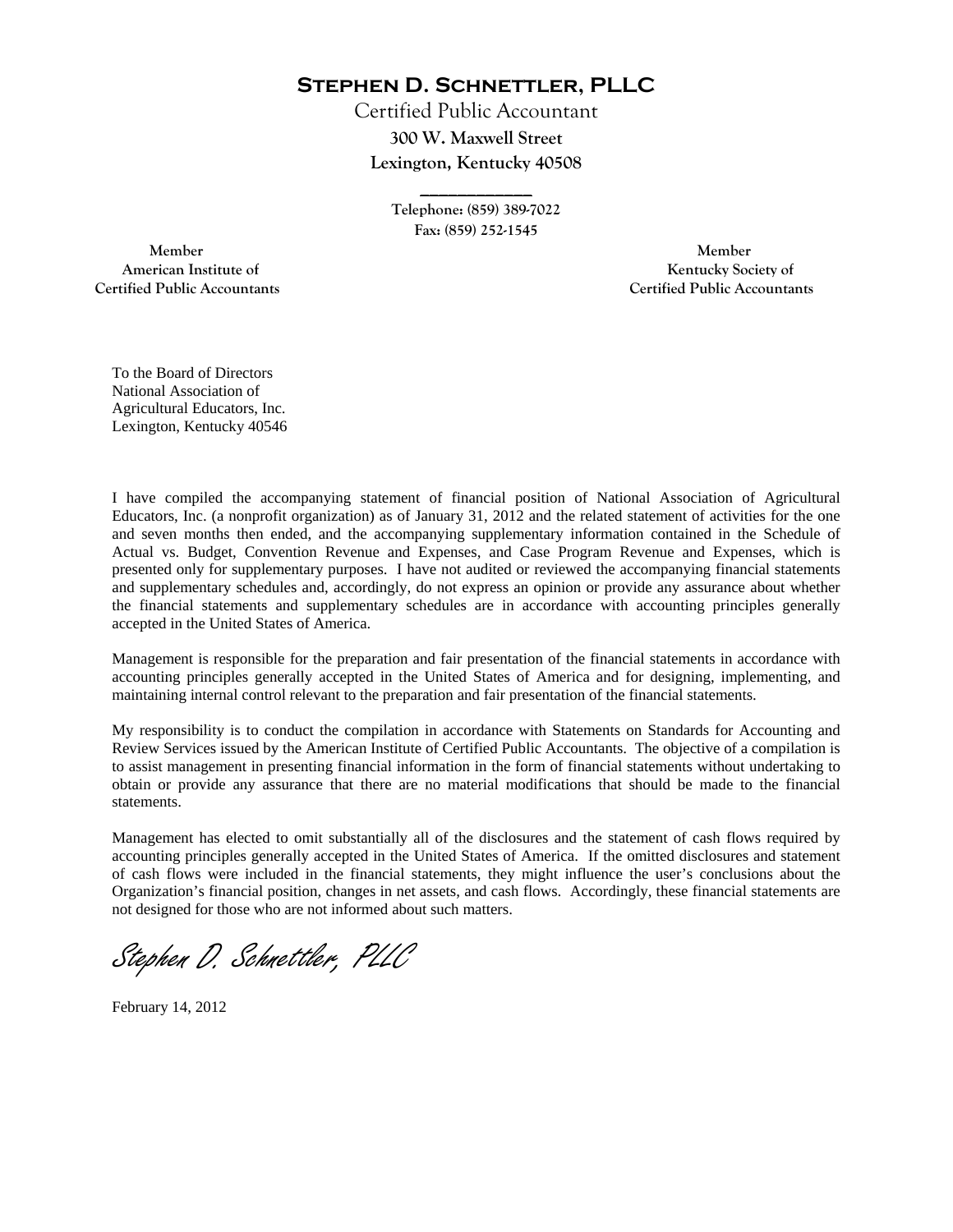# NATIONAL ASSOCIATION OF AGRICULTURAL EDUCATORS, INC. **Statement of Financial Position** January 31, 2012

| <b>ASSETS</b>                         |                 |
|---------------------------------------|-----------------|
| Cash on deposit                       | \$<br>186,522   |
| Investments - operating fund          | 422,931         |
| Investments - life membership fund    | 153,918         |
| Investments - reserve fund            | 109,477         |
| Accounts receivable                   | 81,748          |
| Prepaid expenses                      | 77,690          |
| Property and equipment - CASE         | 1,055           |
| Property and equipment                | 14,523          |
| <b>TOTAL ASSETS</b>                   | \$<br>1,047,864 |
| <b>LIABILITIES AND NET ASSETS</b>     |                 |
| <b>LIABILITIES</b>                    |                 |
| Accounts payable                      | \$<br>27,464    |
| Accrued leave payable                 | 25,077          |
| Other current liabilities             | 3,959           |
| <b>TOTAL LIABILITIES</b>              | 56,500          |
| <b>NET ASSETS</b>                     |                 |
| Unrestricted net assets:              |                 |
| Current operation                     | 814,948         |
| Board designated for special purposes | 129,248         |
| Temporarily restricted net assets     | 752             |
| <b>CASE Project</b>                   | 46,416          |
| <b>TOTAL NET ASSETS</b>               | 991,364         |
| TOTAL LIABILITIES AND NET ASSETS      | \$<br>1,047,864 |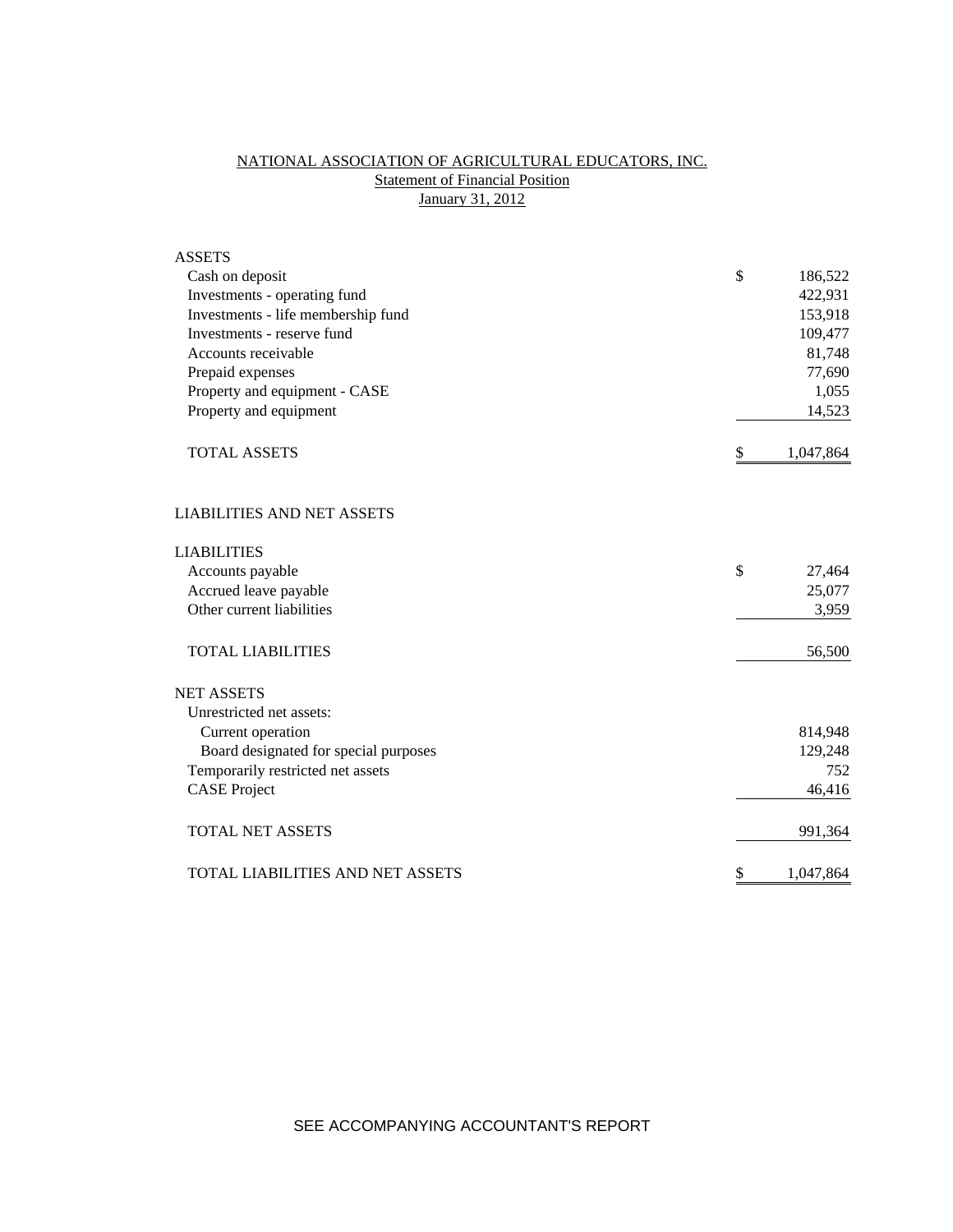# NATIONAL ASSOCIATION OF AGRICULTURAL EDUCATORS, INC. **Statement of Activities** For the Seven Months Ended January 31, 2012

|                                       |    | Current                  | Board         | Temporarily | CASE |            |               |
|---------------------------------------|----|--------------------------|---------------|-------------|------|------------|---------------|
|                                       |    | Operations               | Designated    | Restricted  |      | Project    | Total         |
| Revenue, Gains and Losses             |    |                          |               |             |      |            |               |
| Membership dues                       | \$ | 324,130                  | \$<br>5,400   | \$          | \$   |            | \$<br>329,530 |
| Convention registration               |    | 82,293                   |               |             |      |            | 82,293        |
| Sponsorship and awards                |    | 9,950                    |               |             |      |            | 9,950         |
| Merchandise sales                     |    | 2,885                    |               |             |      |            | 2,885         |
| Contributions                         |    |                          |               | 704         |      |            | 704           |
| Management fees                       |    | 72,500                   |               |             |      |            | 72,500        |
| Net realized and unrealized           |    |                          |               |             |      |            |               |
| gains (losses) on securities          |    | (34, 361)                |               |             |      |            | (34, 361)     |
| Interest and dividends                |    | 14,649                   |               |             |      |            | 14,649        |
| FFA Foundation projects               |    | 176,360                  |               |             |      |            | 176,360       |
| CASE Program income                   |    |                          |               |             |      | 338,718    | 338,718       |
| Other income                          |    | 130,229                  |               |             |      |            | 130,229       |
| Total Revenue, Gaines and Losses      |    | 778,635                  | 5,400         | 704         |      | 338,718    | 1,123,457     |
| Net Assets Released from Restrictions |    |                          |               |             |      |            |               |
| Total Revenue, Gains and Losses       |    |                          |               |             |      |            |               |
| and Reclassifications                 |    | 778,635                  | 5,400         | 704         |      | 338,718    | 1,123,457     |
| Expenses                              |    |                          |               |             |      |            |               |
| General expenses                      |    | 420,772                  |               |             |      |            | 420,772       |
| FFA Foundation projects               |    | 81,648                   |               |             |      |            | 81,648        |
| <b>CASE Program expenses</b>          |    | $\overline{\phantom{0}}$ |               |             |      | 444,056    | 444,056       |
| Convention expenses                   |    | 33,907                   |               |             |      |            | 33,907        |
|                                       |    |                          |               |             |      |            |               |
| Total expenses                        |    | 536,327                  |               |             |      | 444,056    | 980,383       |
| INCREASE (DECREASE) IN NET ASSETS     |    | 242,308                  | 5,400         | 704         |      | (105, 338) | 143,074       |
| NET ASSETS AT BEGINNING OF PERIOD     |    | 572,640                  | 123,848       | 48          |      | 151,754    | 848,290       |
| NET ASSETS AT END OF PERIOD           | \$ | 814,948                  | \$<br>129,248 | \$<br>752   | \$   | 46,416     | \$<br>991,364 |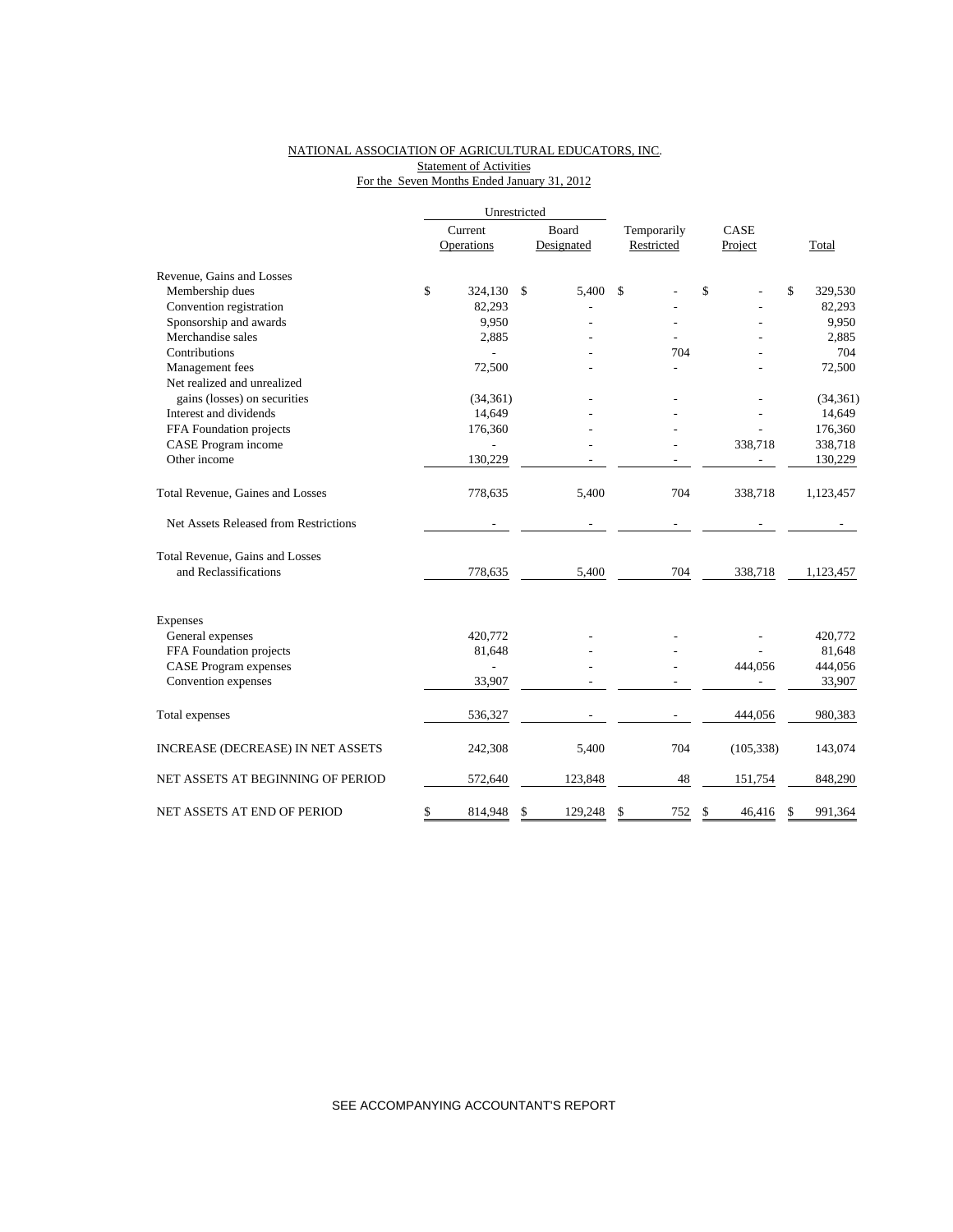|                                                                          | <b>MONTH</b><br><u>ACTUAL</u> | <b>MONTH</b><br><b>BUDGET</b> | <b>MONTH</b><br><b>SVARIANCE</b>  | YEAR TO DATE<br><b>ACTUAL</b>     | YEAR<br><b>BUDGET</b>    | YEAR<br><b>SVARIANCE</b> |
|--------------------------------------------------------------------------|-------------------------------|-------------------------------|-----------------------------------|-----------------------------------|--------------------------|--------------------------|
| <b>REVENUE</b>                                                           |                               |                               |                                   |                                   |                          |                          |
| Member dues                                                              | \$<br>58,990 \$               | 32,164                        | <sup>\$</sup><br>26,826 \$        | 316,110 \$                        | 385,970                  | - S<br>(69, 860)         |
| Corporate membership dues                                                | 750                           | 2,563                         | (1, 813)                          | 13,420                            | 30,750                   | (17, 330)                |
| <b>NSTA Dues</b>                                                         | ä,                            | $\overline{a}$                |                                   | $\overline{\phantom{a}}$          |                          |                          |
| Delmar scholarships                                                      |                               | 625                           | (625)                             |                                   | 7,500                    | (7,500)                  |
| Foundation management fees                                               |                               | 4,583                         | (4, 583)                          | 72,500                            | 55,000                   | 17,500                   |
| MBNA affinity credit card program<br>Toyota vehicle lease management fee | ٠                             | ÷.<br>$\overline{a}$          | $\frac{1}{2}$<br>÷,               |                                   |                          | ÷                        |
| Interest and dividends                                                   | 755                           | 500                           | 255                               | 10,862                            | 6,000                    | 4,862                    |
| Net realized and unrealized                                              |                               |                               |                                   |                                   |                          |                          |
| gains (losses) on securities                                             | 35,092                        | 2,583                         | 32,509                            | (34, 361)                         | 31,000                   | (65, 361)                |
| Merchandise sales                                                        |                               | 708                           | (708)                             | 2,885                             | 8,500                    | (5,615)                  |
| Investment income, Life Fund                                             |                               | 250                           | (250)                             | 3,787                             | 3,000                    | 787                      |
| Contributions, Legislative Fund                                          | 80                            | ÷                             | 80                                | 704                               | $\sim$                   | 704                      |
| Miscellaneous income                                                     | 5,249                         | 250                           | 4,999                             | 8,722                             | 3,000                    | 5,722                    |
| National Teach Ag Campaign                                               |                               | ÷,                            |                                   | 28,495                            | ÷,                       | 28,495                   |
| Teacher crisis fund                                                      | 250                           | $\overline{a}$                | 250                               | 6,108                             | ÷.                       | 6,108                    |
| Risk management education                                                | ÷,                            | $\overline{a}$                | $\sim$                            | $\sim$                            |                          | ÷                        |
| AEM business manager stipend                                             |                               | 333                           | (333)                             | L.                                | 4,000                    | (4,000)                  |
| GMAC SmartEdge program                                                   |                               | ÷,                            | $\overline{a}$                    | ÷,                                | $\overline{a}$           |                          |
| Webinar revenue                                                          |                               | 1,367                         | (1, 367)                          |                                   | 16,400                   | (16, 400)                |
| DuPont Agrisciense                                                       |                               | $\overline{a}$                |                                   | 61,513                            | ÷.                       | 61,513                   |
| Hurricane relief                                                         |                               | ٠                             | ٠                                 | 500                               | $\overline{\phantom{a}}$ | 500                      |
| Council MMM management fee                                               |                               |                               |                                   | 5,000                             |                          | 5,000                    |
| FFA Foundation project - TTTK                                            |                               | 4,625                         | (4,625)                           | 40,665                            | 55,500                   | (14, 835)                |
| FFA Foundation project - OPAP                                            |                               | 997                           | (997)                             | 12,008                            | 11,965                   | 43                       |
| FFA Foundation project - OMSP                                            |                               | 946                           | (946)                             | 8,473                             | 11,350                   | (2,877)                  |
| FFA Foundation project - OT                                              |                               | 997                           | (997)                             | 7,847                             | 11,965                   | (4,118)                  |
| FFA Foundation project - OYM                                             | (18,030)                      | 946                           | (18,976)                          | 11,155                            | 11,350                   | (195)                    |
| FFA Foundation project - Greenhouse                                      |                               |                               |                                   | $\sim$                            | $\mathcal{L}$            | $\overline{\phantom{a}}$ |
| FFA Foundation project - LAA                                             | ٠                             |                               |                                   | 4,920                             | 4,170                    | 750                      |
| FFA Foundation teacher workshop                                          | 277                           |                               | 277                               | 9,970                             | $\overline{a}$           | 9,970                    |
| FFA Foundation internet café                                             | ÷                             | L,                            | ÷,                                | 2,639                             | ÷.                       | 2,639                    |
| FFA Foundation Pfizer classroom                                          |                               |                               |                                   | 8,453                             |                          | 8,453                    |
| FFA Foundation Regional Grants Revenue                                   |                               | $\overline{a}$                |                                   | $\overline{\phantom{a}}$          | ÷                        | ÷                        |
| FFA Foundation Agriscience Teacher                                       |                               |                               |                                   | 13,575                            | $\overline{a}$           | 13,575                   |
| FFA Foundation project - NAAE Convention                                 |                               | $\overline{a}$                | $\overline{a}$                    | 56,655                            |                          | 56,655                   |
| CASE program net income                                                  | (20,518)                      |                               | (20,518)                          | (105, 338)                        | 10,000                   | (115, 338)               |
| Convention net income                                                    | 10,372                        | 6,880                         | 3,492                             | 78,227                            | 75,560                   | 2,667                    |
| <b>TOTAL REVENUE</b>                                                     | 73,267                        | 61,317                        | 11,950                            | 645,494                           | 742,980                  | (97, 486)                |
| <b>EXPENSES</b>                                                          |                               |                               |                                   |                                   |                          |                          |
| Salaries                                                                 | 24,293                        | 23,303                        | 990                               | 181,727                           | 279,630                  | (97, 903)                |
| Taxes and benefits                                                       | 6,965                         | 5,773                         | 1,192                             | 42,418                            | 69,271                   | (26, 853)                |
| Computer service                                                         | 900                           | 542                           | 358                               | 3,490                             | 6,500                    | (3,010)                  |
| Telephone                                                                | 109                           | 417                           | (308)                             | 1,174                             | 5,000                    | (3,826)                  |
| Accounting                                                               | 500                           | 1,058                         | (558)                             | 3,350                             | 12,700                   | (9,350)                  |
| Depreciation                                                             | 242                           | 583                           | (341)                             | 1,490                             | 7,000                    | (5,510)                  |
| Rent                                                                     | $\overline{\phantom{a}}$      | 625                           | (625)                             |                                   | 7,500                    | (7,500)                  |
| Insurance                                                                | (275)                         | 500                           | (775)                             | 4,853                             | 6,000                    | (1, 147)                 |
| Legal                                                                    | 2,419                         | 83                            | 2,336                             | 2,419                             | 1,000                    | 1,419                    |
| Office Supplies                                                          | 80                            | 583                           | (503)                             | 3,286                             | 7,000                    | (3,714)                  |
| Bank charges and investment fees                                         | 565                           | 8                             | 557                               | 1,795                             | 100                      | 1,695                    |
| Printing, general                                                        | 1,027                         | 417                           | 610                               | 1,578                             | 5,000                    | (3, 422)                 |
| Staff training                                                           |                               | 83                            | (83)                              |                                   | 1,000                    | (1,000)                  |
| Taxes and licenses                                                       | 15                            | 5                             | 10                                | 15                                | 60                       | (45)                     |
| Membership and contributions                                             | 1,280                         | 1,250                         | 30                                | 11,546                            | 15,000                   | (3, 454)                 |
| Travel, staff                                                            | 49                            | 2,500                         | (2,451)                           | 6,640                             | 30,000                   | (23, 360)                |
| Promotion and marketing                                                  |                               | 2,167                         | (2,167)                           | 9,567                             | 26,000                   | (16, 433)                |
| Merchandise and diaries                                                  |                               | 833                           | (833)                             | 2,892                             | 10,000                   | (7,108)                  |
| Photocopying                                                             | $\overline{\phantom{a}}$      | 8                             | (8)                               | 59                                | 100                      | (41)                     |
| Postage, general                                                         | 560                           | 500                           | 60                                | 3,330                             | 6,000                    | (2,670)                  |
| Professional liability insurance                                         | $\overline{\phantom{a}}$      | 3,118                         | (3, 118)                          | 37,270                            | 37,415                   | (145)                    |
| Public relations                                                         |                               | 42                            | (42)                              | 43                                | 500                      | (457)                    |
| Scholarships                                                             | ÷                             | 938                           | (938)                             | 11,250                            | 11,250                   | $\mathcal{L}$            |
| Travel, regional secretaries                                             | ÷,                            | 1,042                         | (1,042)                           | 4,572                             | 12,500                   | (7,928)                  |
| Travel, board of directors                                               | ÷,                            | 2,917                         | (2,917)                           | 10,191                            | 35,000                   | (24, 809)                |
| Nat'l Teach Ag Campaign                                                  | 5,453                         | $\overline{\phantom{a}}$      | 5,453                             | 33,534                            | $\sim$                   | 33,534                   |
| FFA Foundation project - TTTK                                            | ÷,                            | 4,625                         | (4,625)                           | 27,904                            | 55,500                   | (27, 596)                |
| FFA Foundation project - OPAP                                            | $\overline{\phantom{a}}$      | 997                           | (997)                             | 9,253                             | 11,965                   | (2,712)                  |
| FFA Foundation project - OMSP                                            |                               | 946                           | (946)                             | 3,458                             | 11,350                   | (7, 892)                 |
| FFA Foundation project - OT                                              |                               | 997                           | (997)                             | 3,366                             | 11,965                   | (8,599)                  |
| FFA Foundation project - OYM<br>FFA Foundation project - Greenhouse      |                               | 946<br>$\overline{a}$         | (946)<br>$\overline{\phantom{a}}$ | 3,800<br>$\overline{\phantom{a}}$ | 11,350                   | (7,550)                  |
| FFA Foundation project - LAA                                             |                               |                               |                                   | 768                               | 4,170                    | (3,402)                  |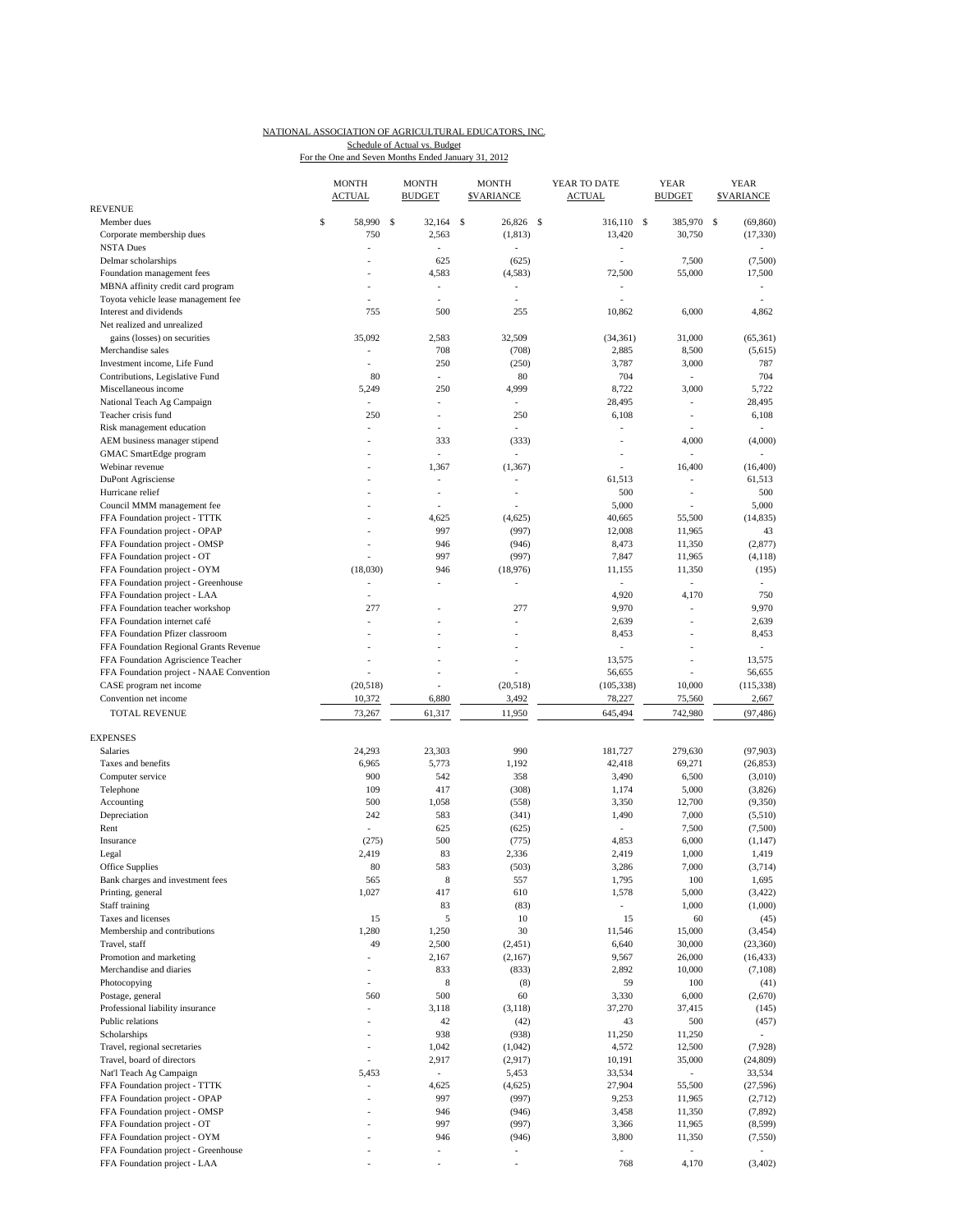|                                     | <b>MONTH</b><br><b>ACTUAL</b> | <b>MONTH</b><br><b>BUDGET</b> | <b>MONTH</b><br><b>SVARIANCE</b> | YEAR TO DATE<br><b>ACTUAL</b> | <b>YEAR</b><br><b>BUDGET</b> | <b>YEAR</b><br><b>SVARIANCE</b> |
|-------------------------------------|-------------------------------|-------------------------------|----------------------------------|-------------------------------|------------------------------|---------------------------------|
| FFA Foundation project - Smart Edge |                               | ۰                             |                                  | 1.100                         | $\overline{\phantom{a}}$     | 1.100                           |
| FFA Foundation teacher workshop     | 1.165                         | ۰                             | 1.165                            | 8.981                         | $\overline{\phantom{a}}$     | 8,981                           |
| FFA Foundation internet café        |                               | ۰                             |                                  | 2,639                         | $\overline{\phantom{a}}$     | 2,639                           |
| FFA Pfizer Classroom                |                               | ۰                             |                                  | 8.409                         | $\overline{\phantom{a}}$     | 8,409                           |
| FFA Foundation Regional Grants      |                               |                               |                                  |                               |                              |                                 |
| FFA Foundation Agrisciense Teachers |                               | -                             |                                  | 11.970                        | $\overline{\phantom{a}}$     | 11.970                          |

(Continued)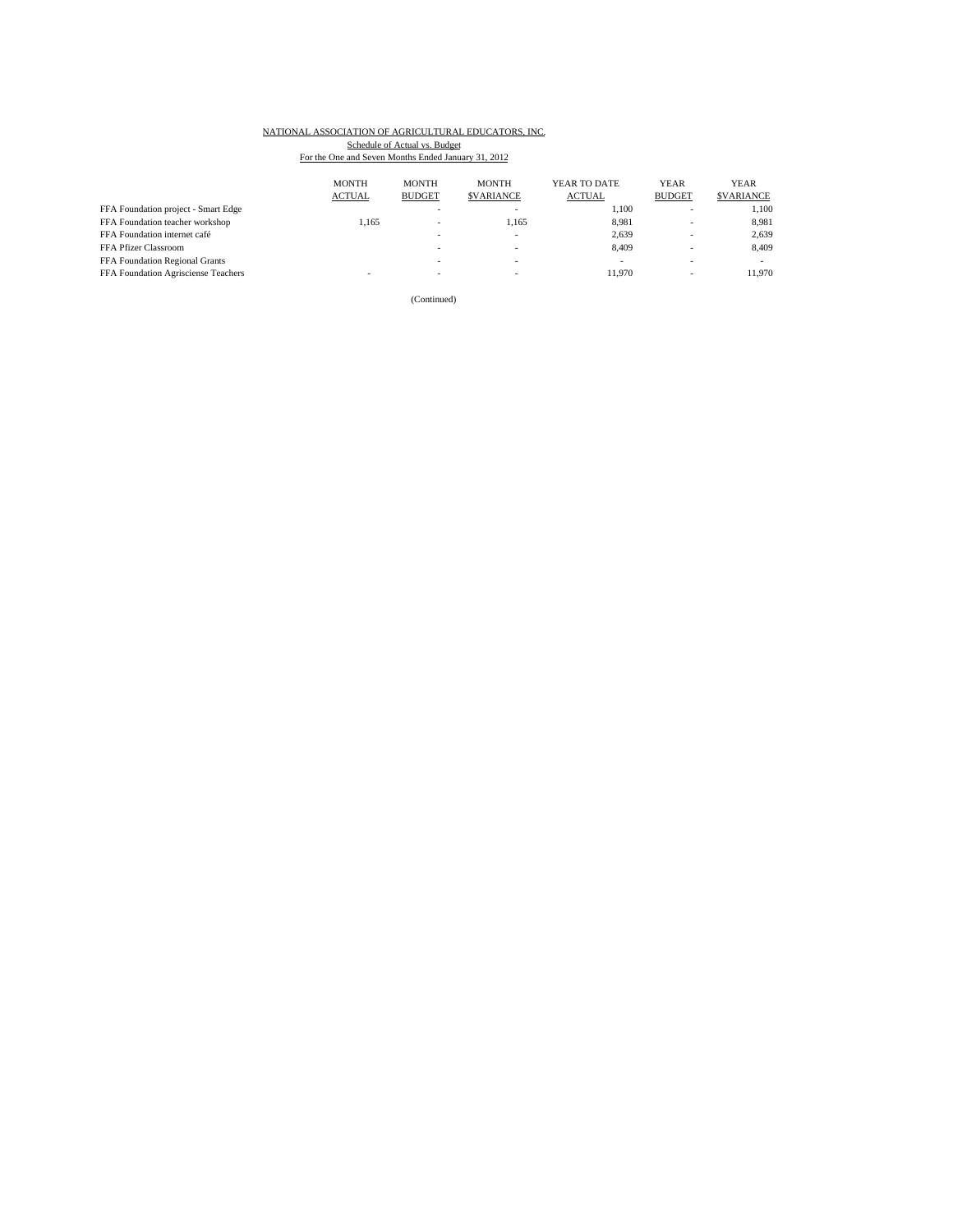|                                 | <b>MONTH</b><br><b>ACTUAL</b> | <b>MONTH</b><br><b>BUDGET</b> | <b>MONTH</b><br><b>SVARIANCE</b> | YEAR TO DATE<br><b>ACTUAL</b> | <b>YEAR</b><br><b>BUDGET</b> | <b>YEAR</b><br><b>\$VARIANCE</b> |
|---------------------------------|-------------------------------|-------------------------------|----------------------------------|-------------------------------|------------------------------|----------------------------------|
| DuPont Agriscience              | 29                            | ۰                             | 29                               | 28,860                        |                              | 28,860                           |
| GMAC SmartEdge program          |                               | -                             | $\overline{\phantom{a}}$         | ۰                             |                              | ۰                                |
| NPS expense                     |                               | 667                           | (667)                            | -                             | 8,000                        | (8,000)                          |
| Webinar expense                 | 99                            | 292                           | (193)                            | 594                           | 3,500                        | (2,906)                          |
| Teacher crisis fund             | 500                           | ۰.                            | 500                              | 1,500                         | $\overline{\phantom{0}}$     | 1,500                            |
| Communities of practice expense |                               | 667                           | (667)                            | 10,751                        | 8,000                        | 2,751                            |
| Substitute teacher hire behinds |                               | 333                           | (333)                            | ۰                             | 4,000                        | (4,000)                          |
| NSTA dues                       |                               | -                             |                                  |                               |                              |                                  |
| Miscellaneous                   |                               |                               |                                  | 578                           |                              | 578                              |
| <b>TOTAL EXPENSES</b>           | 45,975                        | 59,765                        | (13,790)                         | 502,420                       | 721,326                      | (218,906)                        |
| NET INCOME (LOSS)               | 27,292                        | 1,552                         | 25,740                           | 143,074                       | 21,654                       | 121,420                          |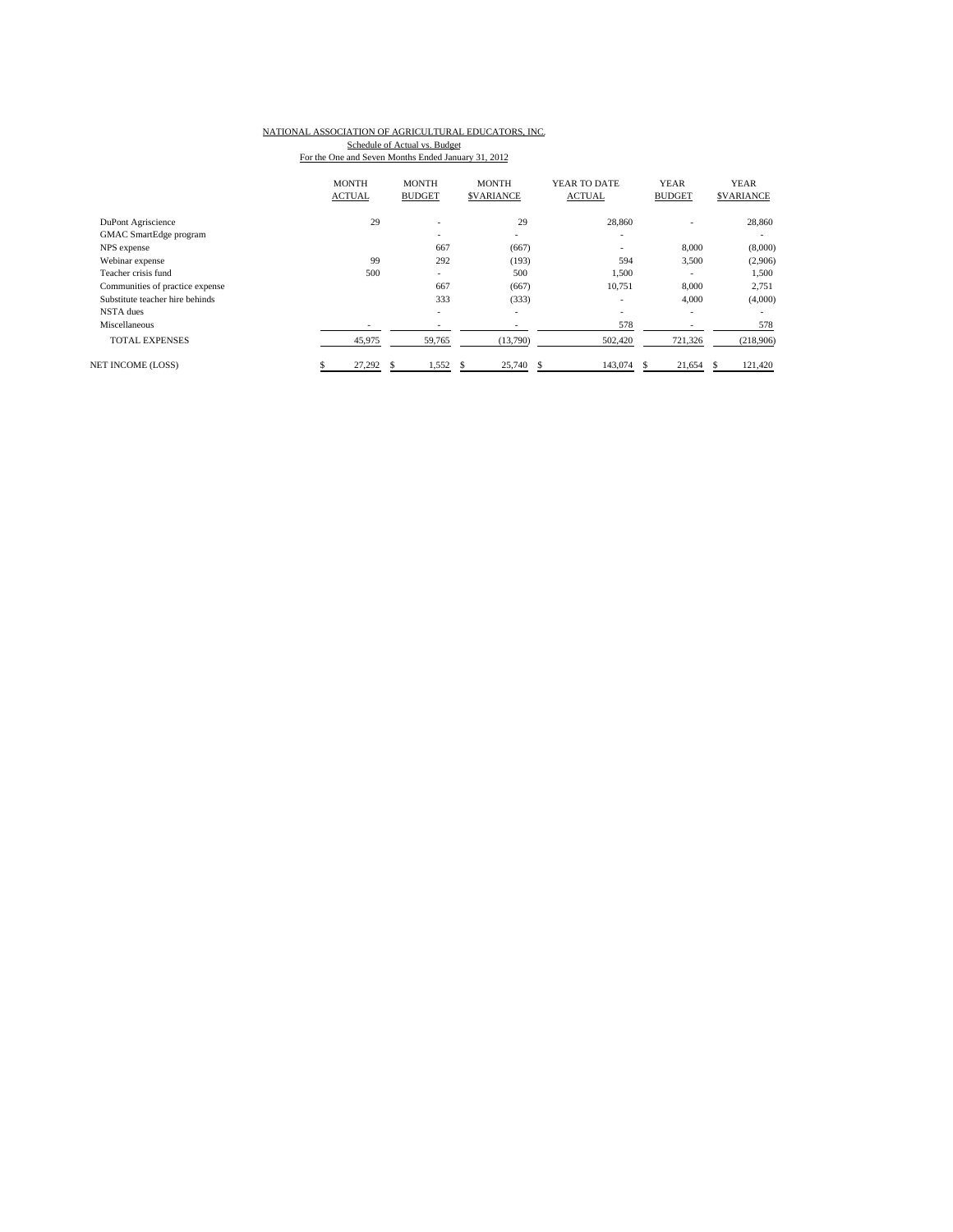| <b>MONTH</b> | MONTH         | MONTH                   | YEAR TO DATE  | YEAR          | YEAR             |
|--------------|---------------|-------------------------|---------------|---------------|------------------|
| ACTUAL       | <b>BHDGET</b> | <i><b>SVARIANCE</b></i> | <b>ACTUAL</b> | <b>BUDGET</b> | <b>SVARIANCE</b> |

SEE ACCOMPANYING ACCOUNTANT'S REPORT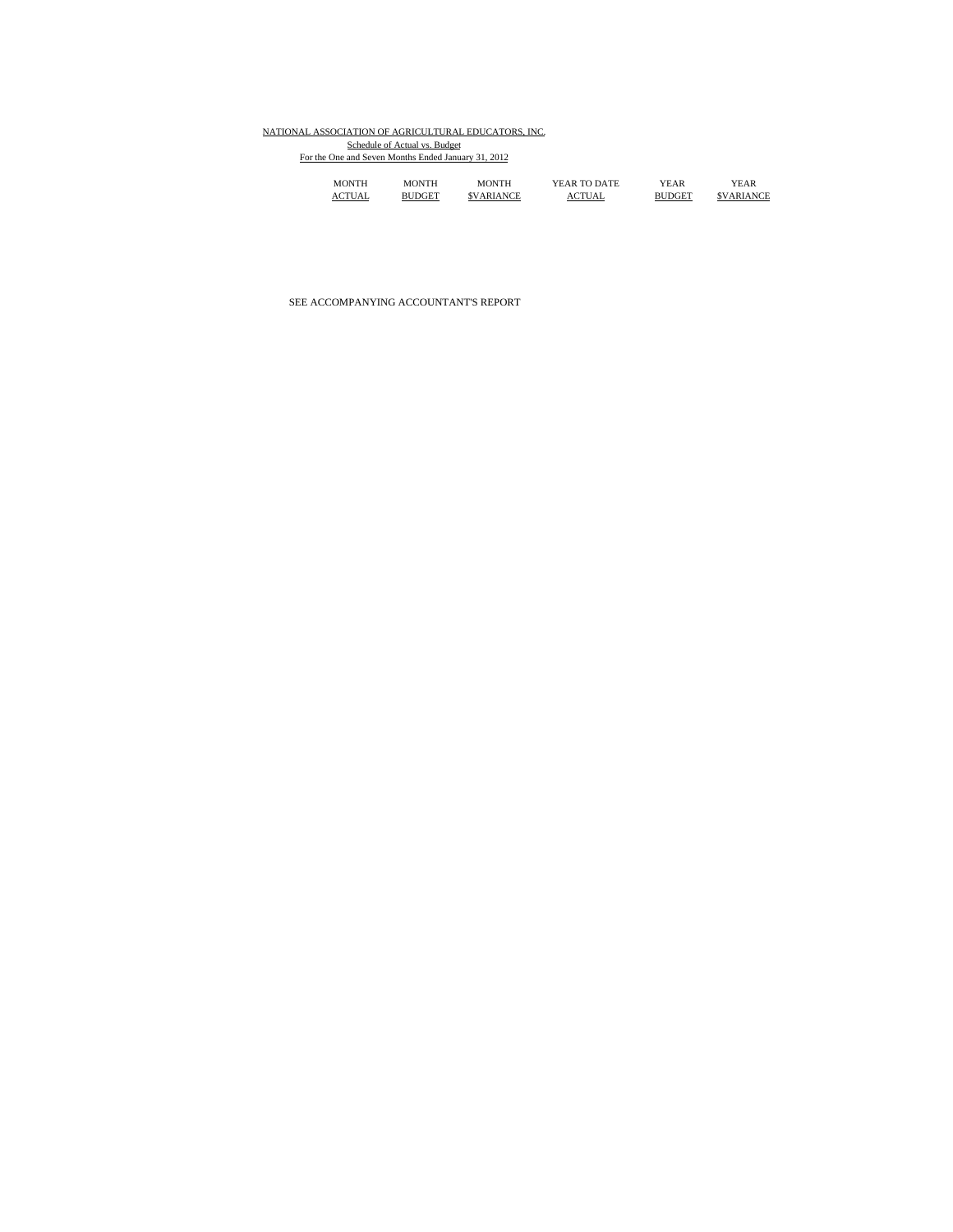#### NATIONAL ASSOCIATION OF AGRICULTURAL EDUCATORS, INC. Schedule of Convention Revenue and Expenses

For the One and Seven Months Ended January 31, 2012

|                                           | <b>MONTH</b>             |    | <b>MONTH</b>             | <b>MONTH</b>             | YEAR TO DATE  |               | <b>YEAR</b>   | <b>YEAR</b>       |
|-------------------------------------------|--------------------------|----|--------------------------|--------------------------|---------------|---------------|---------------|-------------------|
| <b>REVENUE</b>                            | <b>ACTUAL</b>            |    | <b>BUDGET</b>            | <b>\$VARIANCE</b>        | <b>ACTUAL</b> |               | <b>BUDGET</b> | <b>\$VARIANCE</b> |
| Convention, registration                  | \$<br>11.859             | \$ | 7.917                    | \$<br>$3,942$ \$         | 82,293        | $\mathbf{s}$  | 95,000 \$     | (12,707)          |
| Convention, tickets/workshops             |                          |    |                          |                          | 227           |               |               | 227               |
| Convention, trade show                    | (300)                    |    | 125                      | (425)                    | 300           |               | 1,500         | (1,200)           |
| Convention - Ideas Unlimited              |                          |    |                          |                          | 5,000         |               |               | 5,000             |
| Convention - Teacher Mentor               |                          |    |                          |                          | 5,000         |               |               | 5,000             |
| Convention scholarship fund               |                          |    |                          |                          | 1,389         |               | 2,000         | (611)             |
| Convention, sponsorships - FFA Foundation |                          |    | 3,333                    | (3, 333)                 |               |               | 40,000        | (40,000)          |
| Convention, host state social             | 25                       |    | $\overline{a}$           | 25                       | 7,975         |               |               | 7,975             |
| Convention, sponsorships                  | 2,500                    |    | 4,500                    | (2,000)                  | 9,950         |               | 54,000        | (44,050)          |
| <b>TOTAL REVENUE</b>                      | 14,084                   |    | 15,875                   | (1,791)                  | 112,134       |               | 192,500       | (80, 366)         |
| <b>EXPENSES</b>                           |                          |    |                          |                          |               |               |               |                   |
| Convention, plaques and trophies          | (75)                     |    | 167                      | (242)                    | 1,446         |               | 2,000         | (554)             |
| Convention, printing                      |                          |    | 167                      | (167)                    |               |               | 2,000         | (2,000)           |
| Convention, miscellaneous                 |                          |    | 83                       | (83)                     |               |               | 1,000         | (1,000)           |
| Convention, awards                        |                          |    |                          |                          | 8,097         |               | 9,000         | (903)             |
| Convention, photography                   |                          |    |                          |                          | ٠             |               |               |                   |
| Convention, meal functions                |                          |    | 2,500                    | (2,500)                  | ä,            |               | 30,000        | (30,000)          |
| Convention, promotion and marketing       |                          |    | 83                       | (83)                     | 2,782         |               | 1,000         | 1,782             |
| Convention, postage and shipping          |                          |    | 250                      | (250)                    |               |               | 3,000         | (3,000)           |
| Convention, equipment rental              |                          |    | 1,000                    | (1,000)                  |               |               | 12,000        | (12,000)          |
| Convention, workshops                     |                          |    |                          | ÷,                       |               |               |               |                   |
| Convention, host state social             | 475                      |    |                          | 475                      | 7,975         |               |               | 7,975             |
| Convention, speakers                      |                          |    |                          | ٠                        |               |               |               |                   |
| Convention, trade show expense            |                          |    |                          |                          |               |               |               |                   |
| Convention, tour expenses                 |                          |    |                          |                          |               |               |               |                   |
| Convention, committee expense             |                          |    | 245                      | (245)                    | 2,079         |               | 2,940         | (861)             |
| Convention, sponsorships - FFA Foundation |                          |    | 2,667                    | (2,667)                  |               |               | 32,000        | (32,000)          |
| Convention, travel/board of directors     | 2,080                    |    | 1,000                    | 1,080                    | 7,804         |               | 12,000        | (4,196)           |
| Convention, staff travel                  | 1,232                    |    | 833                      | 399                      | 3,724         |               | 10,000        | (6,276)           |
| Convention, other travel                  | $\overline{\phantom{a}}$ |    | $\overline{\phantom{a}}$ | $\overline{\phantom{a}}$ | ÷,            |               | ٠             | $\sim$            |
| <b>TOTAL EXPENSES</b>                     | 3,712                    |    | 8,995                    | (5,283)                  | 33,907        |               | 116,940       | (83,033)          |
| NET INCOME (LOSS)                         | \$<br>10,372             | S  | 6,880                    | \$<br>3,492              | \$<br>78,227  | <sup>\$</sup> | 75,560        | \$<br>2,667       |